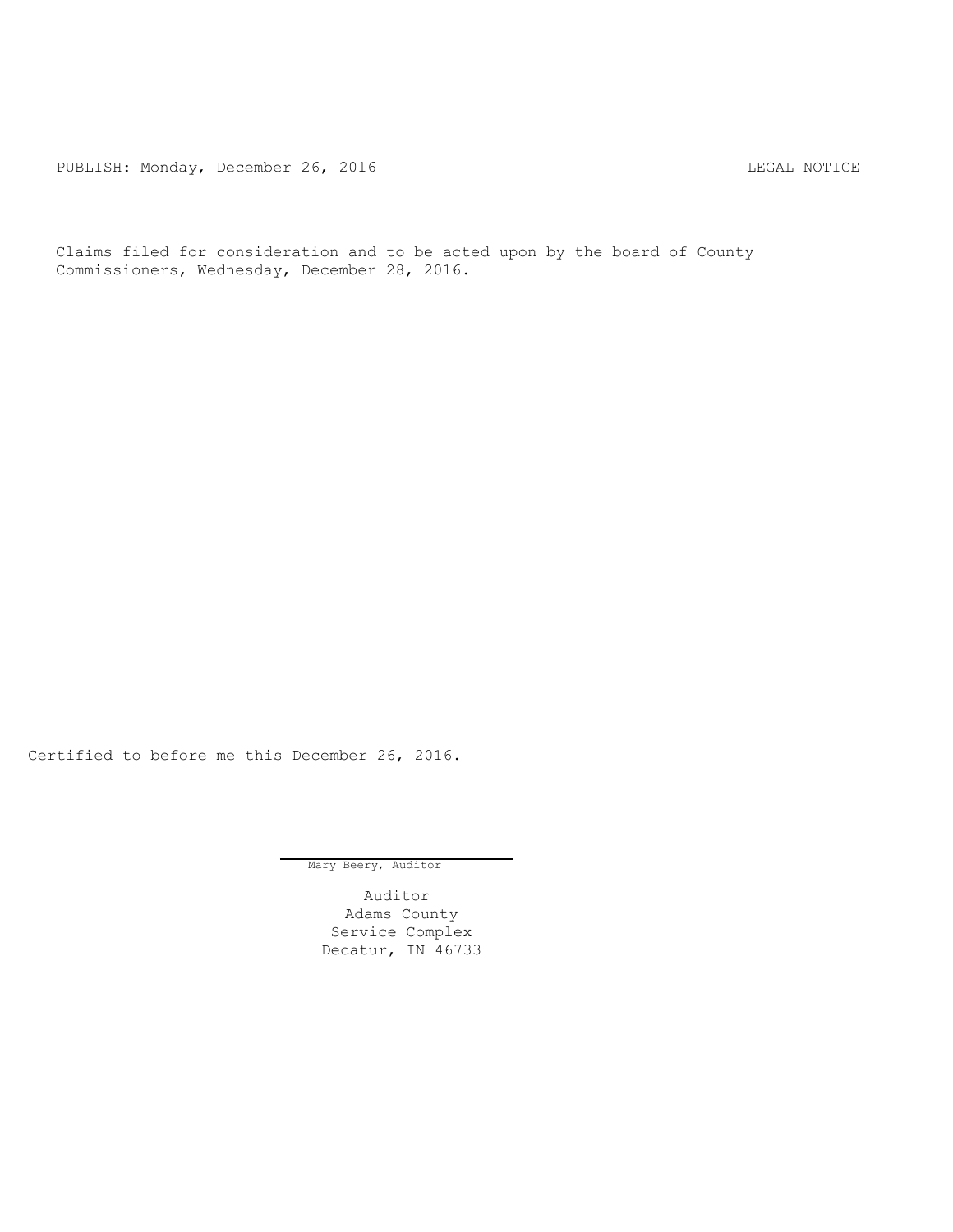

## **Claims Docket for Newspaper Adams County, Indiana**

## For Period: **11/30/2016** to **12/13/2016**

Date Claims to be Paid: **12/28/2016**

*313 W. Jefferson St. Decatur, IN 46733 (219) 724-2600*

| <b>Vendor</b>                            | Amount             | <b>Vendor</b>                               | <b>Amount</b> |
|------------------------------------------|--------------------|---------------------------------------------|---------------|
| Adams Memorial Hospital                  | 66.28              | Adams County Solid Waste                    | 8.44          |
| Indiana Michigan Power                   | 10,710.86          | Berne Ready Mix                             | 935.00        |
| <b>Berne Witness</b>                     | 39.30              | Suburban Propane LP                         | 88.00         |
| Brateman's, Inc.                         | 157.60             | Chet's Pest Control                         | 120.00        |
| Cintas Location #338                     | 54.35              | City Of Decatur                             | 3,720.51      |
| <b>Complete Printing Service</b>         | 85.00              | Computer Systems, Inc.                      | 7,000.00      |
| Decatur Chamber Of Commerce              | 285.00             | Decatur Daily Democrat                      | 98.47         |
| Decatur Postmaster                       | 1,112.00           | Erie Haven                                  | 263.00        |
| Everett Refrigeration & Electric         | 688.88             | Fleming Excavating, Inc.                    | 160,728.65    |
| Gordon Food Service                      | 2,439.87           | Grimm's Auto                                | 42.50         |
| Haywood Printing Company                 | 459.11             | Hilty Engine Service                        | 125.95        |
| Indiana Stamp Company, Inc.              | 193.46             | Indiana State Police                        | 72.00         |
| Kiess Electric                           | 115.02             | Landis & Sons Drainage                      | 4,050.00      |
| Lehman Feed Mill                         | 26.00              | Mark S. Gresla, MD                          | 480.25        |
| Michael Todd And Company                 | 1,404.87           | Monroe Water Department                     | 176.85        |
| Nationwide Life Insurance                | 525.00             | Park Center, Inc.                           | 479.15        |
| Patrick R Miller                         | 65.00              | Portland Motor Parts, Inc                   | 183.93        |
| Professional Software Corporation        | 35.00              | Quill Corporation                           | 49.32         |
| Roger Thompson                           | 60.00              | Teryl R. Smith                              | 39.99         |
| Ideal Office Source                      | 55.38              | Top Supply Company LLP                      | 202.02        |
| Treasurer of Adams County                | 265,232.83         | Tri-State First Aid                         | 29.20         |
| Two Brothers Generator Sales & Services  | 9.69               | <b>Ulman's Carpet Cleaners</b>              | 461.70        |
| Welder Services, Inc.                    | 40.05              | West Payment Center                         | 1,002.69      |
| Miller, Burry & Brown, P.C.              | 25,221.60          | Republic Services #091                      | 345.00        |
| <b>Adams County Highway Department</b>   | 1,004.23           | Adams County Automotive Supply, Inc.        | 499.18        |
| Affolder Implement Sales, Inc.           | 330.92             | South Adams Community Schools               | 518.71        |
| Mary Baker                               | 50.00              | Jay County REMC                             | 59.65         |
| Purdue University                        | 1,140.00           | Rekeweg, Shane                              | 217.96        |
| <b>Bank Of Geneva</b>                    | 2,502.00           | Waste Management                            | 472.97        |
| B Secure Alarm Systems, Inc.             | 372.00             | Universal Metalcraft, Inc                   | 480.00        |
| Village Green Cleaners                   | 6.75               | Don Myers Plumbing                          | 378.16        |
| B & K Hydraulics LLC                     | 1,750.00           | Phyllis Hebble                              | 275.00        |
| Youth Opportunity Center, Inc            | 1,680.00           | Summit City Reporting, Inc.                 | 774.70        |
| Indiana Judges Associatio                | 400.00             | Bob's Locksmith Shop                        | 60.00         |
| Zurcher's Best-One Tire & Auto Care, Inc | 16,364.05          | Bob Barker Company, Inc.                    | 48.27         |
| Spear Corporation                        | 585.00             | Brooks Construction Co., Inc.               | 31,690.00     |
| Emil W. Meyer                            | 60.00              | <b>Expert Transmission</b>                  |               |
|                                          |                    |                                             | 1,156.80      |
| Harvest Land Co-op                       | 16,560.81<br>14.40 | Koorsen Fire and Security, Inc.<br>Wal-Mart | 85.00         |
| Pengad, Inc.                             |                    |                                             | 218.84        |
| Adams County Truck Repair, Inc.          | 3,416.02           | Rothberg Logan Warsco LLP                   | 115.29        |
| Beth A. Webber                           | 6,830.32           | <b>Fastenal Company</b>                     | 33.94         |
| Thomas R Krueckeberg                     | 109.17             | <b>Stamp Fulfillment Services</b>           | 858.00        |
| <b>ERS Wireless Communications</b>       | 1,620.90           | VoMac Trucks Sales & Service                | 147.71        |
| Southeastern Equipment Company Inc       | 2,125.00           | Jenny Karner                                | 275.00        |
| Troyer's Market LLC                      | 7,435.73           | Tourkow, Crell, Roenblatt, & Johnston       | 696.00        |
| Harris Computer Systems                  | 13,791.56          | <b>Uricks Trucking</b>                      | 6,502.84      |
| Larry Weaver                             | 41.80              | Barnes & Thornburg                          | 1,802.50      |
| Alpine Falls, Inc.                       | 9.99               | Deborah A. Schantz                          | 186.00        |